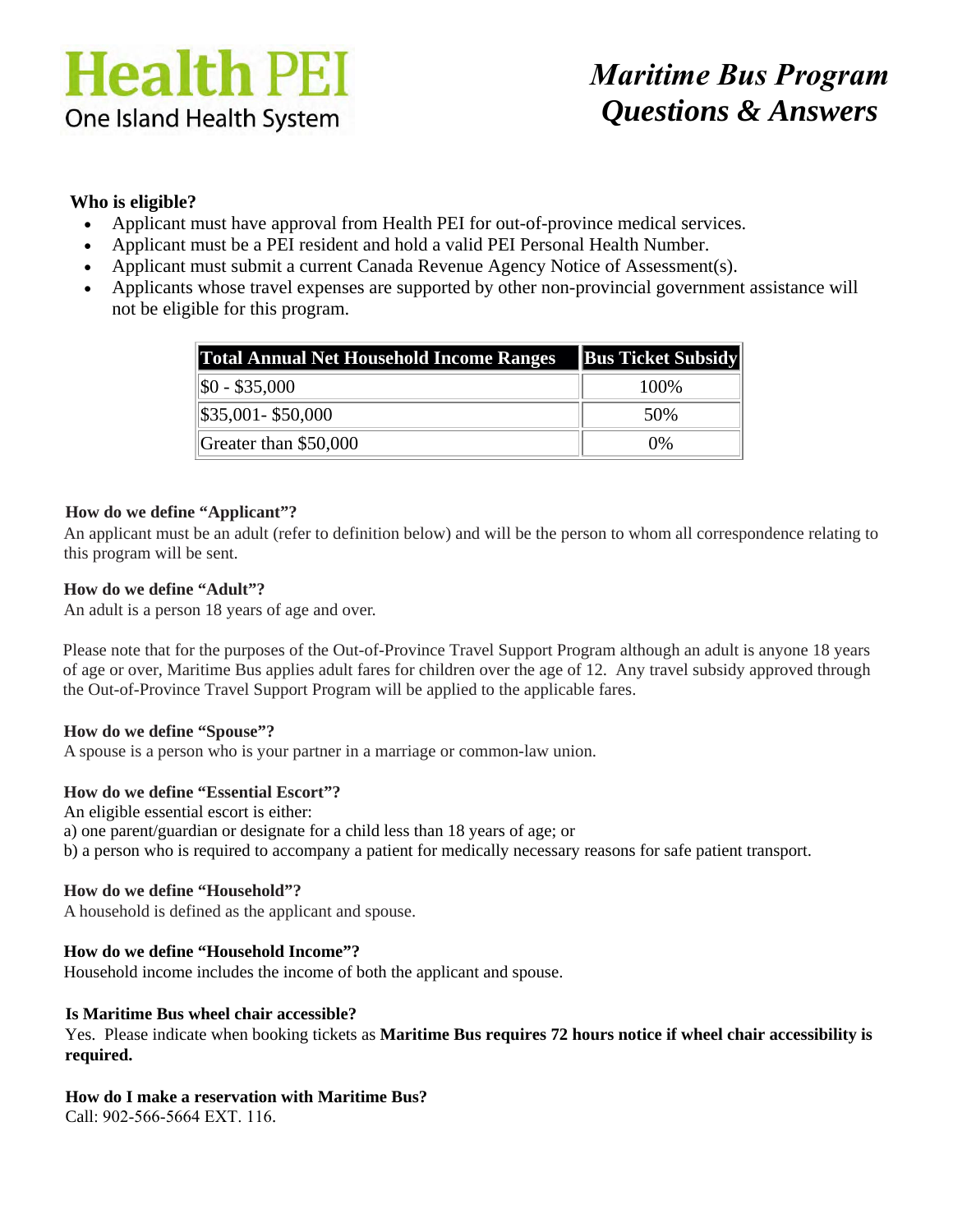# **Health PEI One Island Health System**

## *Maritime Bus Program Application Form*

#### **Personal Information (please print)**

| <b>Applicant</b>           |         | Spouse (as applicable)            |            |                |
|----------------------------|---------|-----------------------------------|------------|----------------|
| Surname                    |         | Surname                           |            |                |
| <b>First Name</b>          | Initial | <b>First Name</b>                 | Initial    |                |
| Personal Health Number     |         | Personal Health Number            |            |                |
| Date of Birth (yyyy-mm-dd) |         | Date of Birth (yyyy-mm-dd)        |            |                |
| <b>Marital Status</b>      |         | <b>Marital Status</b>             |            |                |
| <b>Medical Reason</b>      |         | Is an essential escort requested? | $\Box$ Yes | N <sub>0</sub> |

### **Applicant's Mailing Address**

| Street/PO Box |          |             | Building/Apt Number     |
|---------------|----------|-------------|-------------------------|
| City/Town     | Province | Postal Code | <b>Telephone Number</b> |
| Email Address |          |             | Mobile Number           |

### **If Patient is a Child Child's Address (**if different from Applicant's**)** Surname Apt Number 3 and Street/PO Box Apt Number First Name Initial City/Town

| Personal Health Number     | Province         | Postal Code |
|----------------------------|------------------|-------------|
| Date of Birth (yyyy-mm-dd) | Telephone Number |             |

**Please Note:** Copies of Canada Revenue Agency Notice of Assessment for the tax year immediately preceding the date of this application are required for both applicant and spouse in order to determine eligibility. Should more than 12 months elapse from the original application, updated copies of your Canada Revenue Agency Notice of Assessment for the tax year immediately preceding the date of this application will be required for both the applicant and spouse (or partner cohabiting with applicants) in order to determine eligibility.

Incomplete applications will be returned to applicant for re-submission of all required information. For further information on this program, please call (902) 368-5918 or email: ooptravelsupport@gov.pe.ca.

Personal information on this form is collected under section 31(c) of Prince Edward Island's *Freedom of Information and Protection of Privacy (FOIPP) Act* as it relates directly to and is necessary for providing services under the Out-of-Province Travel Support Program. If you have any questions about this collection of personal information, you may contact the Privacy and Information Access Coordinator at (902) 368- 4942.